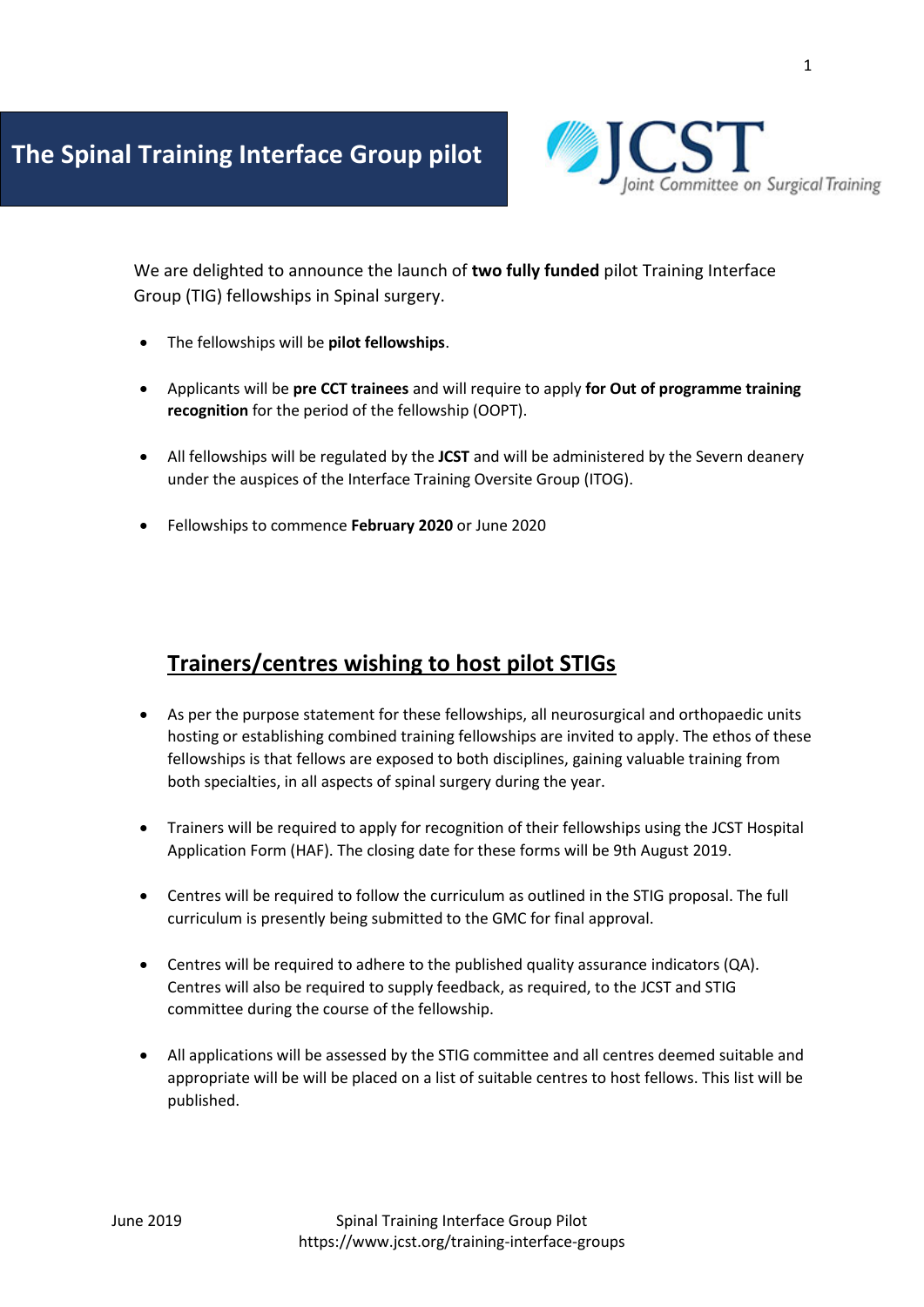- Advertisement for fellows will occur in early Autumn 2019, and interviews for fellows will be administered by the Severn Deanery. Two successful fellows will be appointed.
- The newly appointed fellows will be allocated to centres by the Severn Deanery in conjunction with the STIG committee. Centres will not be able to choose the fellow. Fellows will be centrally allocated. This process is important, and allows successful fellows to choose the best centres suited for their training needs. As a consequence, centres are not guaranteed to receive fellows.
- Fellows will be funded centrally for one year. The fellowships will commence in Feb 2020. It may be possible to defer to June 2020.
- Trainers will be expected to participate in supervision and assessment of trainees as per JCST guidelines.

## **Trainees wishing to apply for pilot STIG**

- Applications for the two pilot STIGs will be advertised in Autumn 2019. Applicants must be pre CCT. As these are pilot TIGs at this stage, trainees will need to apply for a period of out of programme training (OOPT). Application forms will be available on the JCST web site <https://www.jcst.org/training-interface-groups> and on the BASS, SBNS and UKSSB web sites.
- Competitive interviews will be held in Sept/October 2019, administered by the Severn Deanery.
- Two successful applicants will be selected. They will select from the list of suitable centres where they wish to undertake their fellowship. This part of the process will be undertaken under the supervision of the STIG committee, and with the guidance of the STIG committee.
- Fellowships are planned to commence in February 2020. The possibility exists to defer to June 2020 if required.
- Fellows will be expected to undertake feedback on the fellowships as well as participating in the quality assessment process of the fellowships. They will also be expected to complete successfully all assessments as outlined by the JCST.

At the end of the fellowships, a report on the fellowships will be submitted to the STIG committee.

*Our aim is to establish training opportunities of the highest possible standard under the*